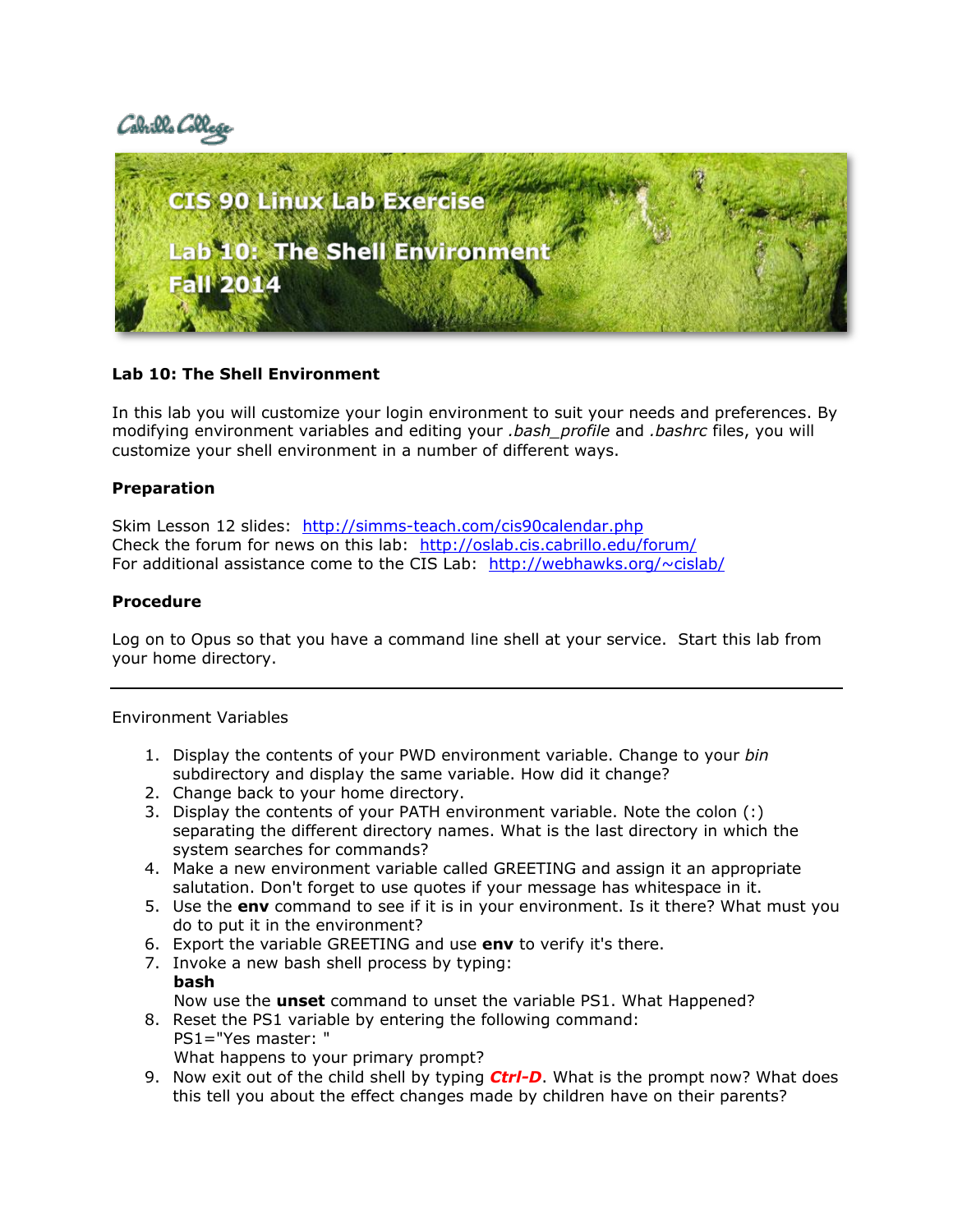10. Try to exit from your login shell by typing *Ctrl-D* This is a shell feature that protects you from accidentally logging out. You can turn it off using the **set** command: **set +o ignoreeof**

Type the above command and then try to exit the shell with *Ctrl-D*

#### *.bashrc* and *.bash\_profile* files

Aliasing is a mechanism provided by the bash shell that allows you to define your own commands, or to redefine UNIX commands. Alias definitions should be stored in your .*bashrc* file.

1. Edit the *.bashrc* file in your home directory by adding the following three lines to the bottom of the file:

**alias bye="clear; exit" alias rm="rm -i" alias bill="cd /home/cis90/\${LOGNAME%90}/poems/Shakespeare"** Note that there is no UNIX bye or bill commands.

Your *.bash\_profile*, like your *.bashrc* file, is a shell script that is run once each time you log in. It establishes your working environment by defining environment variables, setting your terminal type and setting other shell characteristics, like ignoreeof.

- 1. Edit your *.bash\_profile* and make the following changes:
	- Clean up your path by replacing the directory :\$HOME/../bin: with :/home/cis90/bin: in your PATH environment variable.
	- Change the command that sets your umask to: **umask 006**
	- Below the umask command line, turn messaging off with the command: **mesg n**
	- Add a shell environment variable named, BIRTHDAY and set it equal to the date of your birth using the format mm/dd/yy.
	- Export this variable, since you will want your children to know when your birthday is.
		- At the bottom of the file add as the last line: **riddle**
- 2. Now that you have made these changes, run your *.bashrc* file using the UNIX dot source command:

## **source .bashrc**

- 3. Try out your new **rm** command by removing some file you don't need anymore.
- 4. Run your **bill** command. What happens?
- 5. Try out your **bye** command. When you log back in again, you should be confronted with a riddle. Try out the riddle and then submit your lab by following the instructions below.

## **Submittal**

To turn in your lab, combine your *.bashrc* file, your *.bash\_profile* file, and the output of the **env** command into a new file called *lab10*. Then copy this file as follows:

**cp lab10 /home/rsimms/turnin/cis90/lab10.\$LOGNAME**